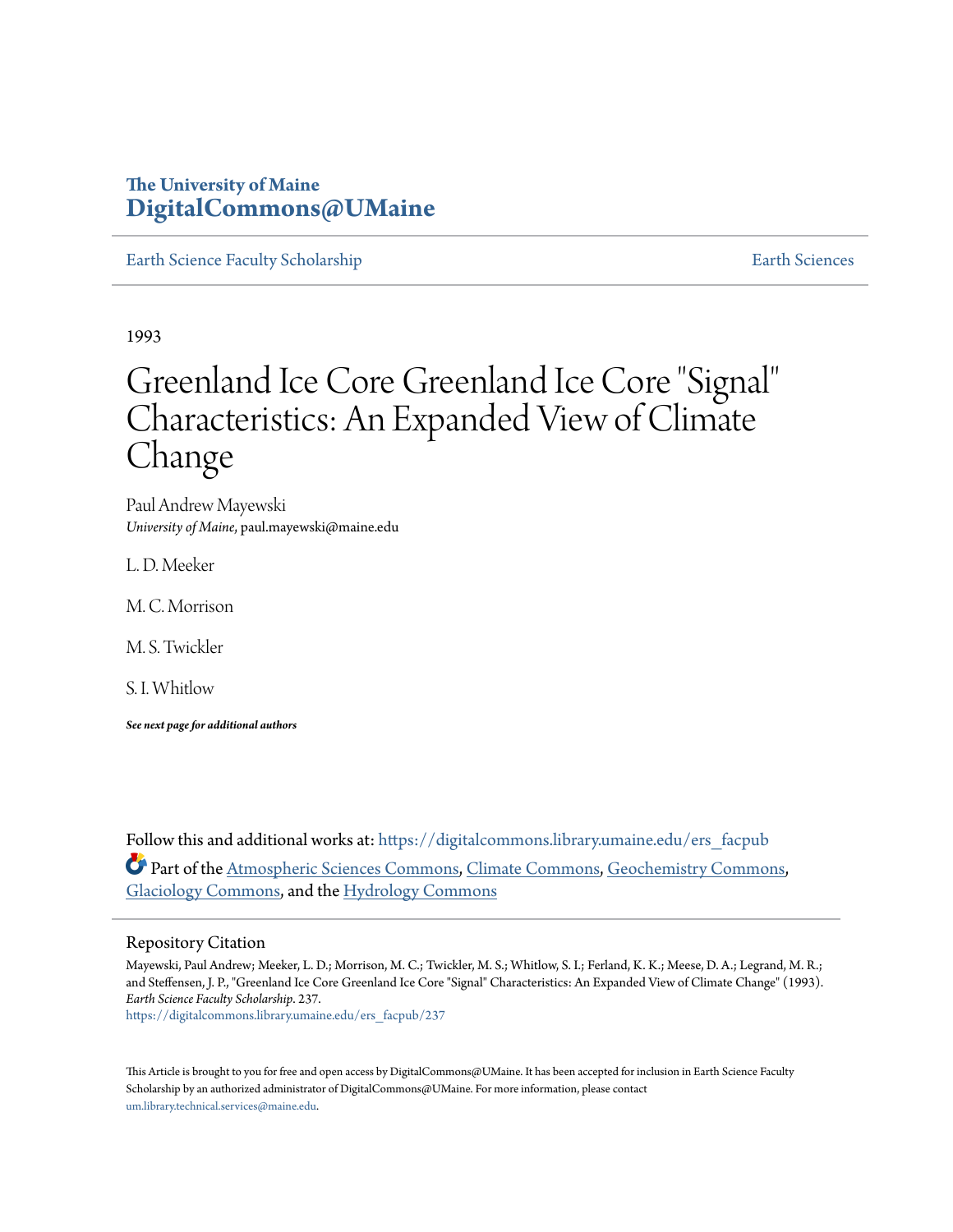# **Authors**

Paul Andrew Mayewski, L. D. Meeker, M. C. Morrison, M. S. Twickler, S. I. Whitlow, K. K. Ferland, D. A. Meese, M. R. Legrand, and J. P. Steffensen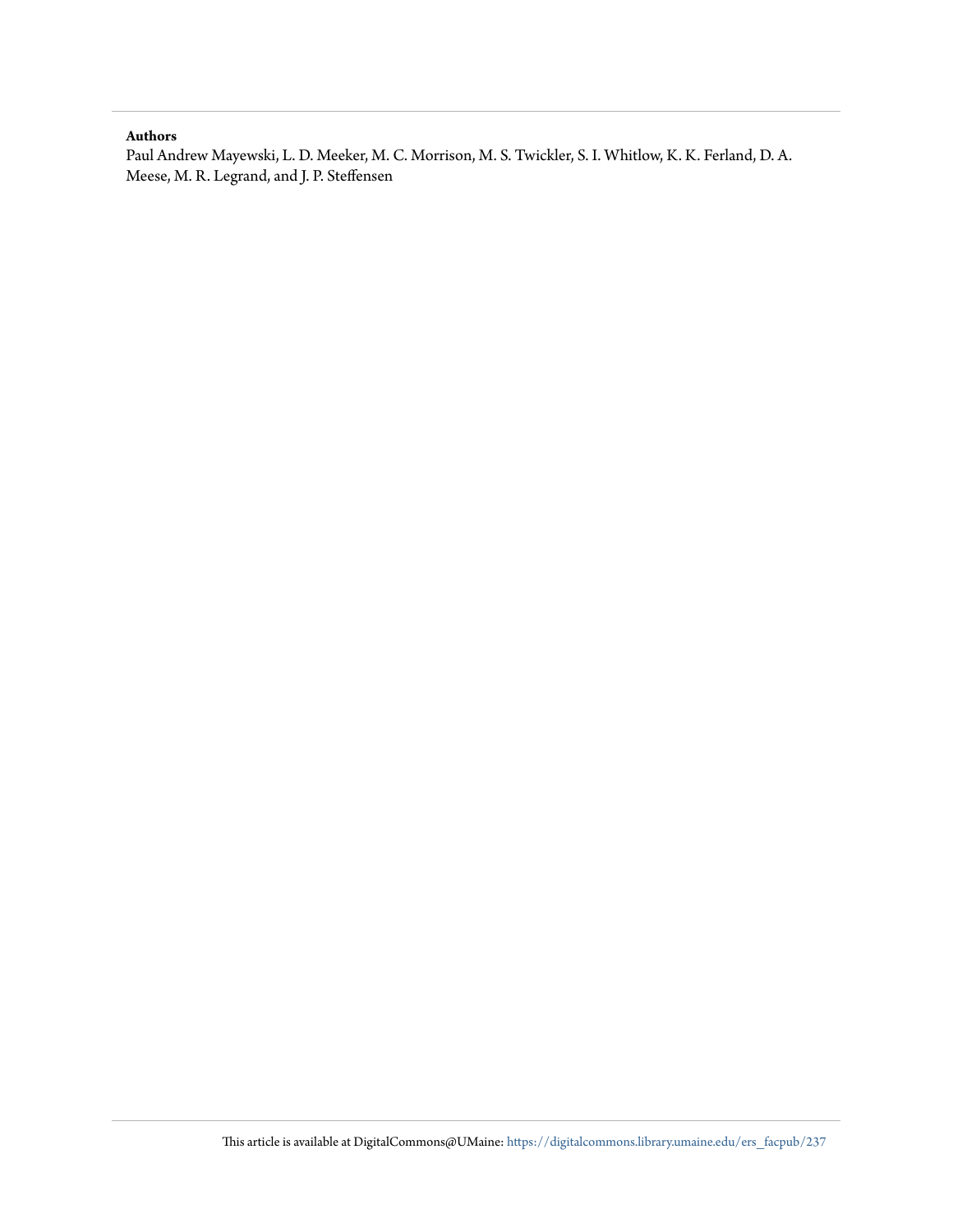# **Greenland Ice Core "Signal" Characteristics' An Expanded View of Climate Change**

P. A. Mayewski,<sup>1</sup> L. D. Meeker,<sup>1,2</sup> M. C. Morrison, <sup>1</sup> M. S. Twickler, <sup>1</sup> S. I. Whitlow, <sup>1</sup> K. K. Ferland, <sup>1,2</sup> D. A. Meese,<sup>3</sup> M. R. Legrand,<sup>4</sup> and J. P. Steffensen<sup>5</sup>

> **The last millenium of Earth history is of particular interest because it documents the environmental complexities of both natuxal variability and anthropogenic activity. We have analyzed the major ions contained in the Greenland Ice Sheet Project 2 (GISP 2) ice core from the present to**   $\sim$ 674 A.D. to yield an environmental reconstruction for this period that includes a description **of nitrogen and sulfur cycling, volcanic emissions, sea salt and terrestrial influences. We have adapted and extended mathematical procedures for extracting sporadic (e.g., volcanic) events, secular trends, and periodicities found in the data sets. Finally, by not assuming that periodic components (signals) were "stationary" and by utilizing evolutionary spectral analysis, we were able to reveal periodic processes in the climate system which change in frequency, "turn on," and "turn off" with other climate transitions such as'that between the little ice age and the medieval warm period.**

#### **Introduction**

**Understanding the climate system remains one of the major intellectual challenges faced by science. The processes controlling climate and the resultant responses are complex (e.g., nonlinear, stationary, and nonstationary) and often only interpretable from the perspective of paleorecords since modern climate processes may be markedly affected by anthropogenic influences. To understand these complexities, we examine high resolution, continuous paleorecords utilizing an innovative form of environmental signal analysis that is particularly well suited to the interpretation of such series.** 

**Time series for six chemical species were recovered from the first 310 m of the Greenland Ice Sheet Project 2 (GISP 2) deep core collected in the summit region of central Greenland (720 35' N latitude, 380 28' W longitude, elevation 3210 m above sea level). They provide insight into nitrogen cycling (via nitrate and ammonium), sulfur cycling (via**  non-sea-salt (nss) sulfate), volcanic source influences (via nss **sulfate and excess (ex) chloride), marine source influences**  (via the marine biogenic component of nss sulfate, sea-salt (ss) sodium, and ex chloride) and terrestrial source influ**ences (via calcium and ammonium) from the present back to A.D. 674. We believe that contained within these records are signals which allow differentiation and environmental characterization of climatic events that in most cases can be directly linked to changes in source and/or atmospheric circulation. The time period investigated (A.D. 674-1985)** 

**Paper number 93JD01085. 0148-0227/93/93JD-01085505.00** 

 $\mathbf{f}$ 

**incorporates climate events which serve as our most recent analogs for conditions cooler and warmer than the present century: the little ice age (LIA) and medieval warm period (MWP), respectively [Lamb, 1982; Grove, 1988].** 

#### **Approach**

**The glaciochemical time series presented were sampled continuously at a mean interval of 1.94 years and analyzed under stringent procedures described elsewhere [Mayewski et al., 1987]. Dating of these series (via annual layer counting (e.g., stratigraphy, stable isotopes, chemistry, electrical conductivity, particles) and volcanic and radionuclide event histories) resulted in a chronology which departs by <1% in age, at any level, from other ice core records developed in Greenland [Hammer et al., 1978, 1980; Hammer, 1984; Clausen and Hammer, 1988; Langway et al., 1988].** 

**The resulting time series (Figure 1), like other records covering this period [Lamb, 1982; Grove, 1988], display obvious time-varying means and sporadic events which complicate statistical analysis. Furthermore, nonuniform sampling in time inherent in ice core series (due to variations in accumulation rate which cannot always be accounted for in sampling length) further contributes to the nonstationary behavior and precludes most of the standard techniques of**  time series analysis (e.g., Fast Fourier Transforms (FFTs) **and "Box and Jenkins" techniques) which assume uniform sampling protocols.** 

**The analytical procedures reported here are based on the assumption that individual records are realizations,**   $\{x(t_i): i = 1, ..., N\}$  of stochastic processes of the form  $X(t) = S(t) + Y(t)$ , where S represents a sporadic point **process generated by nonclimatic factors (e.g., volcanic activity, biomass burning events) and Y is either Gaussian, of the form** 

$$
Y(t) = \mu(t) + H(t) + Z(t) \t\t(1)
$$

**or log-Gaussian, of the form** 

$$
Y(t) = \exp[\mu(t) + H(t) + W(t)] . \qquad (2)
$$

Here  $\mu$  represents the deterministic, aperiodic component of the mean of  $Y$  (or  $log(Y)$ ), while  $H, Z$ , and  $W$  represent, **in general, nonstationary, zero mean, oscillatory processes** 

<sup>&</sup>lt;sup>1</sup> Glacier Research Group, Institute for the Study of Earth, **Oceans and Space, University of New Hampshire, Durham. 2Also at Department of Mathematics, University of New Hampshire, Durham.** 

**a Cold Regions Research and Engineering Laboratory, Hanover, New Hampshire.** 

et Geophysique de l'Environnement, St.-Martin-D'Hères, France.

**<sup>•</sup>Department of Glaciology, Geophysical Institute, University of Copenhagen, Denmark.** 

**Copyright 1993 by the American Geophysical Union.**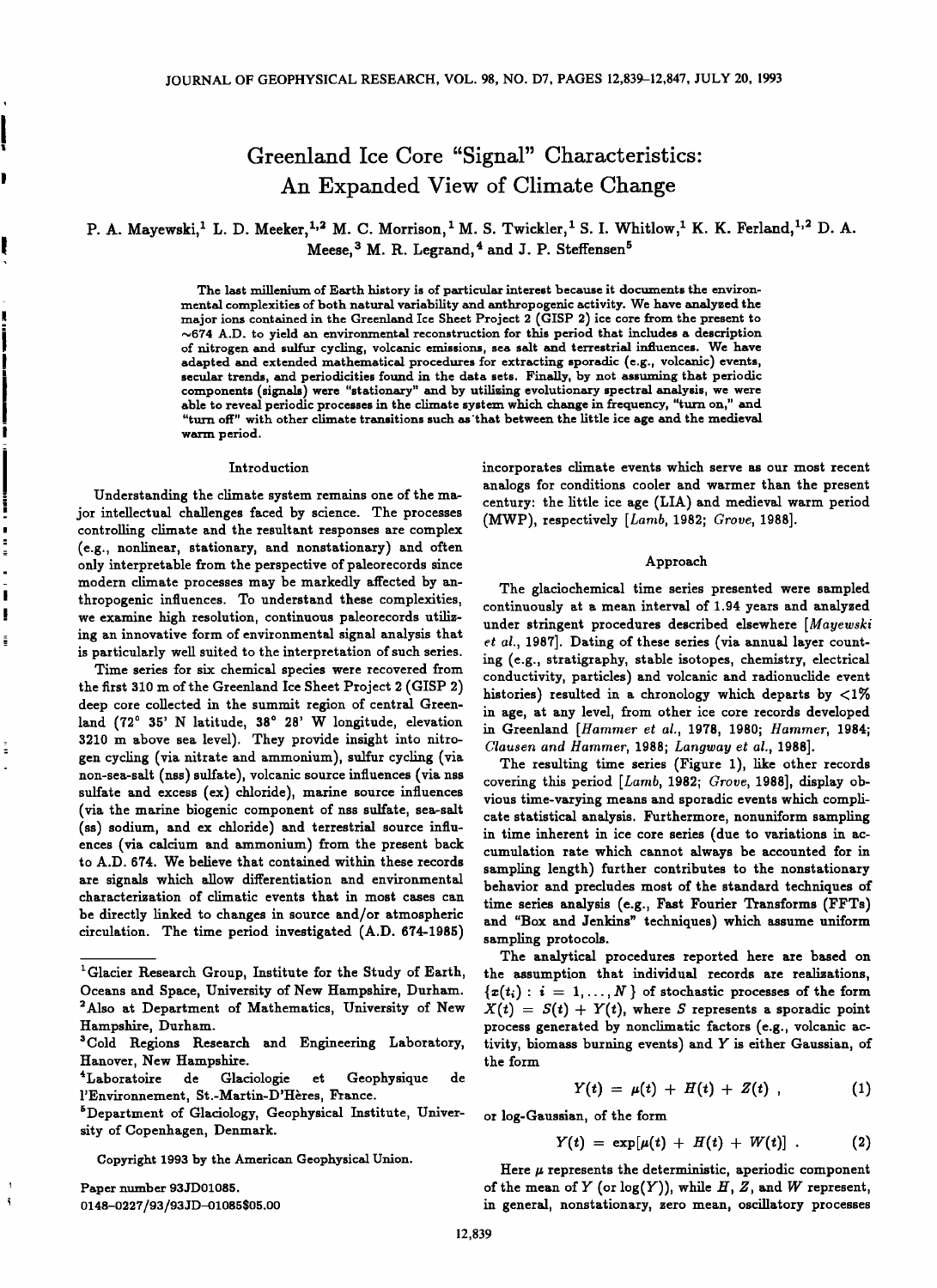

Fig. 1. Original biannuel time series; all values in  $\mu$ eq/L. Both non-sea-salt (nss) sulfate and excess chloride were **determined on the basis of ss sodium. Sea-salt sodium was derived on the basis of a terrestrial ratio of sodium to calcium equivalent to 0.1 (by weight) estimated from several high-resolution snowpit studies.** 

**[Priestley, 1988]. The "harmonic component" H represents a finite sum of piecewise sinusolds, while the residual Gaussian processes Z and W are assumed to have continuous spectra without significant line spectral components.** 

The Gaussian model (equation (1)) is typical of processes **of physical and/or chemical origin in which the signal is derived from the sum of a number of independent factors. The log-Gaussian model (equation (2)) provides a better description for those processes in which the signal is generated by**  a product of independent factors, such as some of biotic ori**gin, in which exponential growth or decay is an important component. The calcium, ss sodium, nitrate and ex chloride series were modeled by equation (1) and the nss sulfate and ammonium series by equation (2). In each instance the choice of model form was based on the analysis of the residuals (e.g., probability plots) following the model estimation procedure described below.** 

**The identification and estimation of the time series models began with the extraction of the nonclimate-related events, s, identified with the sporadic process, S, and least**  squares estimation of the mean,  $\mu$ , by a continuous piecewise **linear function, m. The identification of sporadic events was accomplished through a recurslye process of residual analysis following preliminary model constructions in which trends and harmonic components (treated as stationary components in the preliminary models) were removed. Based on the model assumptions, the residuals should be approximately normally distributed and display a linear normal probability plot. Observations were assigned to S if their removal improved the linear fit of the residual probability plots. The cycle was repeated until the linear fit of the residual probability plot was maximized.** 

This provided estimates,  $y = x - s$  and  $h + z = x - z$  $s - m$  (or  $h + w = \log(x - s) - m$ ) of the process Y and the trend-free process  $H + Z$  (or  $H + W$ ). The results of these two procedures are summarized in Table 1 and Figure **2 . It is possible that some of the changes in the mean are, in reality, the result of low-frequency periodicities which are undetectable in our records. This possibility will be reconsidered when longer series are available.** 

Ė

Ť

**The third stage of the analysis focused on the harmonic**  structure of the trend-free series  $H + Z(H + W)$ . The lit**erature provides little guidance in the identification of nonstationary harmonics, especially given the nonuniform sampling present in the series. Our approach is to investigate the series for periodicities using two distinct procedures based on the Lomb algorithm for harmonic analysis of nonuniformly sampled series (phase-independent maximum likelihood estimation of sinusoidal components) [Lomb, 1976; \$cargle, 1982; Horne and Baliunas, 1986] and to rely on extensive simulations to estimate the significance of conclusions deduced from them.** 

**Harmonic behavior in the trend-free series was explored graphically using a form of "evolutionary spectral analysis" [Priestley, 1988] based on a two-dimensional version of the Lomb algorithm. This allows a global view of harmonic structure (e.g., shift, trend, drift). The estimated evolutionary spectra are shown in Plate 1. The graphical results were confirmed by the normal Lomb spectral estimator followed by an estimation of the temporal distribution of spectral power in the series at the frequency of interest by estimation of the Lomb spectra for stepwise determined initial and final segments of the series. A significant sinusoidal factor was extracted from the contiguous time interval over which the spectral power (as estimated by the stepwise procedure) was maximized (Table 2). While the evolutionary spectrum (Plate 1) tends to underestimate the duration of harmonic signals, simulations show that the stepwise approach (Table**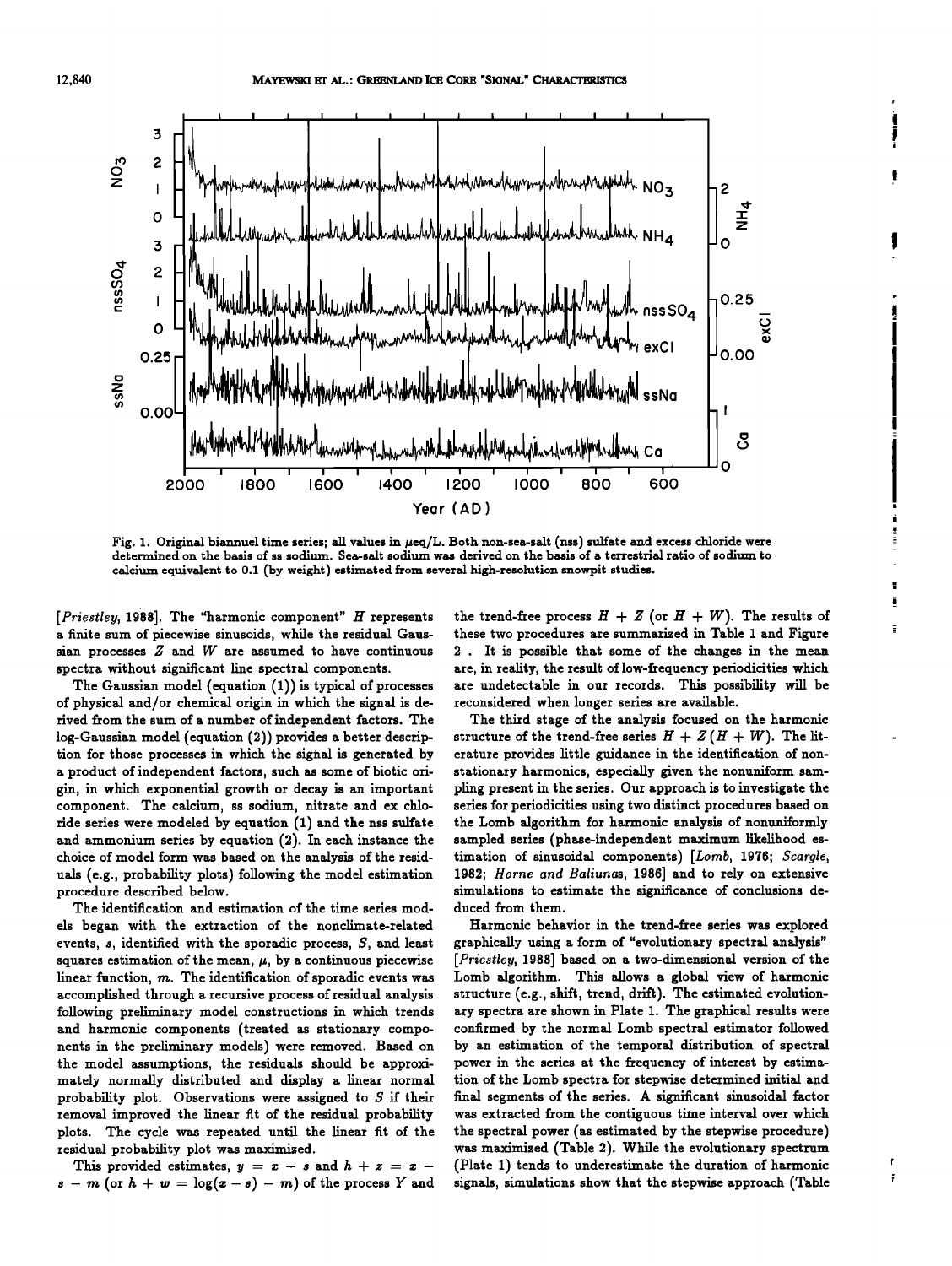| Series                   | No., S | $\sim$ t | Trend, $\mu$ eq/yr                          | Time Period.                          |
|--------------------------|--------|----------|---------------------------------------------|---------------------------------------|
|                          |        | Value    |                                             | Years A.D.                            |
| NO <sub>3</sub>          | 20     | 28.4     | $( +2.7 \pm 0.2 ) \times 10^{-2}$           | $\left\lceil 1937{-}1985\right\rceil$ |
|                          |        | 5.0      | $(-6.8 \pm 3.0) \times 10^{-5}$             | [674–1937]                            |
| log NH <sub>4</sub>      | 46     | 5.0      | $-1.9 \pm 0.7$ $\times$ 10 <sup>-4</sup>    | [674–1985]                            |
| $log$ nssSO <sub>4</sub> | 72     | 28.7     | $(+1.2 \pm 0.1) \times 10^{-2}$             | $[1867 - 1985]$                       |
|                          |        | 2.5      | $+1.03 \pm 1.02$ ) $\times 10^{-4}$         | $[1153 - 1867]$                       |
|                          |        | 8.0      | $(-7.6 \pm 2.4) \times 10^{-4}$             | $[811 - 1153]$                        |
|                          |        | 6.5      | $(+2.5 \pm 1.0) \times 10^{-3}$             |                                       |
| ex Cl                    | 34     | 18.9     | $(+6.3 \pm 0.8) \times 10^{-3}$             | [1946–1985]                           |
|                          |        | 4.1      | $(-1.7 \pm 1.1) \times 10^{-5}$             | $[829 - 1946]$                        |
|                          |        | 7.3      | $(+3.7 \pm 1.3) \times 10^{-4}$             | [674–829]                             |
| ss NA                    | 26     | 3.2      | $(-7.5 \pm 5.6) \times 10^{-4}$             | [1914–1985]                           |
|                          |        | 7.1      | $+1.8 \pm 0.6$ ) $\times 10^{-4}$           | [1587–1914]                           |
|                          |        | -1.1     | $-8.5 \pm 19.1$ $\times$ 10 <sup>-6*</sup>  | [674–1587]                            |
| Cа                       | 56     | 4.6      | $-6.4 \pm 3.3 \times 10^{-4}$               | $[1846 - 1985]$                       |
|                          |        | 14.3     | $\times$ 10 <sup>-4</sup><br>$+3.7 \pm 0.6$ | $\left[1391 - 1846\right]$            |
|                          |        | 2.0      | $\times 10^{-5*}$<br>$-3.2 \pm 3.9$         | 674–1391]                             |

TABLE 1. Summary of Sporadic Outliers and Trend(s) per Series

**Column 2 gives the number of observations judged to be of nonclimatic origin and associated with the sporadic process \$; column 3 indicates the approximate t statistic associated with the trend coefficient (values are approximate due to correlations among the series observations); column 4 indicates Bonferroni joint approximate 95% confidence intervals for the slopes of the estimated piecewise linear mean of each series. Confidence intervals are conditional upon the estimated "break points" and approximate due to correlations among the observations; column 5 indicates the estimated time interval over which the series follows the indicated trend. The "break points" separating the trend intervals were estimated by least squares minimization.** 

**\*Not jointly significant at the 95% level of significance.** 

**2) tends toward overestimation and thus is likely to provide conservative outer bounds for the active interval of the given periodicity.** 

**The estimate, h, of the process, H, obtained through the above process was combined with the previously identified first-order components to form an estimate of the "signal," Z,ig (Figure 3), contained in the original series** 

$$
x_{sig} = s + m + h \left[\text{or } x_{sig} = s + \exp(m + h)\right]. \tag{3}
$$

**The total variance explained in the original series by Z,ig is 65% (nitrate), 85% (ammonium), 93% (riss sulfate), 96.6%**  (ex chloride), 54% (ss sodium), and 68% (calcium).

The residual series,  $z = x - x_{sig}$  (or  $w = log(y) - m$ **h), exhibit very strong Gaussian characteristics (Figure 4) in conformance with the basic model assumptions. These series will, at a later date, be subject to spectral analysis in order to determine their second-order continuous spectral characteristics.** 

# **Chemical Species Signal Characteristics and Sources**

**There is strong evidence suggesting that many of the processes controlling the Earth system, in particular climate, have complex structures (e.g., cycles and nonlinearities which can turn on and off on the scale of years to thousands of years). To investigate these structures, we need paleoclimatic records that can "sense" such complexity. As a test of this sensitivity, the signal characteristics generated in this study are compared to a temperature record (Figures 2-3 and Plate 1) that broadly characterizes the source and transport regions feeding central Greenland. Trend(s) and sporadic events (Table 1 and Figure 2) in the series are investigated first.** 

# **Nitrate: Trend(s) and Sporadic Events**

**Although the exact sources of nitrate are not fully understood, it is expected that by analogy with south polar precip-** itation, lightning source nitrate, NO<sub>®</sub> produced from N<sub>2</sub>O **oxidation in the lower stratosphere, galactic cosmic rays, and/or surface sources [Legrand and Kirchner, 1990] may be important in Arctic precipitation. In addition, the recent dramatic increase (Figure 2) observed in Greenland has pre**viously been attributed to anthropogenic sources [Neftel et **al., 1985; Mayewski et al., 1986, 1990b]. Since the preanthropogenic trend in our record is best represented by the Gaussian model and thus not exponential, we assume that the dominant source for this portion of the record is nonbiogenic and therefore not substantially contributed to by biogenic (surface) sources. There is no apparent pattern to the distribution of sporadic terms, and thus it is not possible to assign a unique source to these events.** 

#### **Ammonium: Trend(s) and Sporadic Events**

**Background levels of ammonium decline exponentially to the present (after model 2), suggesting adecrease from warm to cooler portions of the record of biogenic influences to the**  region. Since NH<sub>3</sub> concentrations tend to be highest near **continents [Logan, 1983], the decrease suggests that source area extent over the continents and/or the processes driving ammonium production or transport declined. Since modern levels of ammonium do not return to those characteristic of warmer periods, the influence of some form of anthropogenic forcing may be suspected (e.g., removal of ammonium by reaction with increased levels of anthropogenically derived nss**  sulfate and nitrate [Langford and Fehsenfeld, 1992]). Am**monium outliers in ice core records from central Greenland have been interpreted as northern high-latitude biomassburning events [Legrand et al., 1992; Taylor et al., 1993]. These events are present throughout the entire record except from •1650 to 1750, during which time biomass extent or burn potential would have been reduced in response to lower (LIA) temperatures and consequent reduction in biomass.**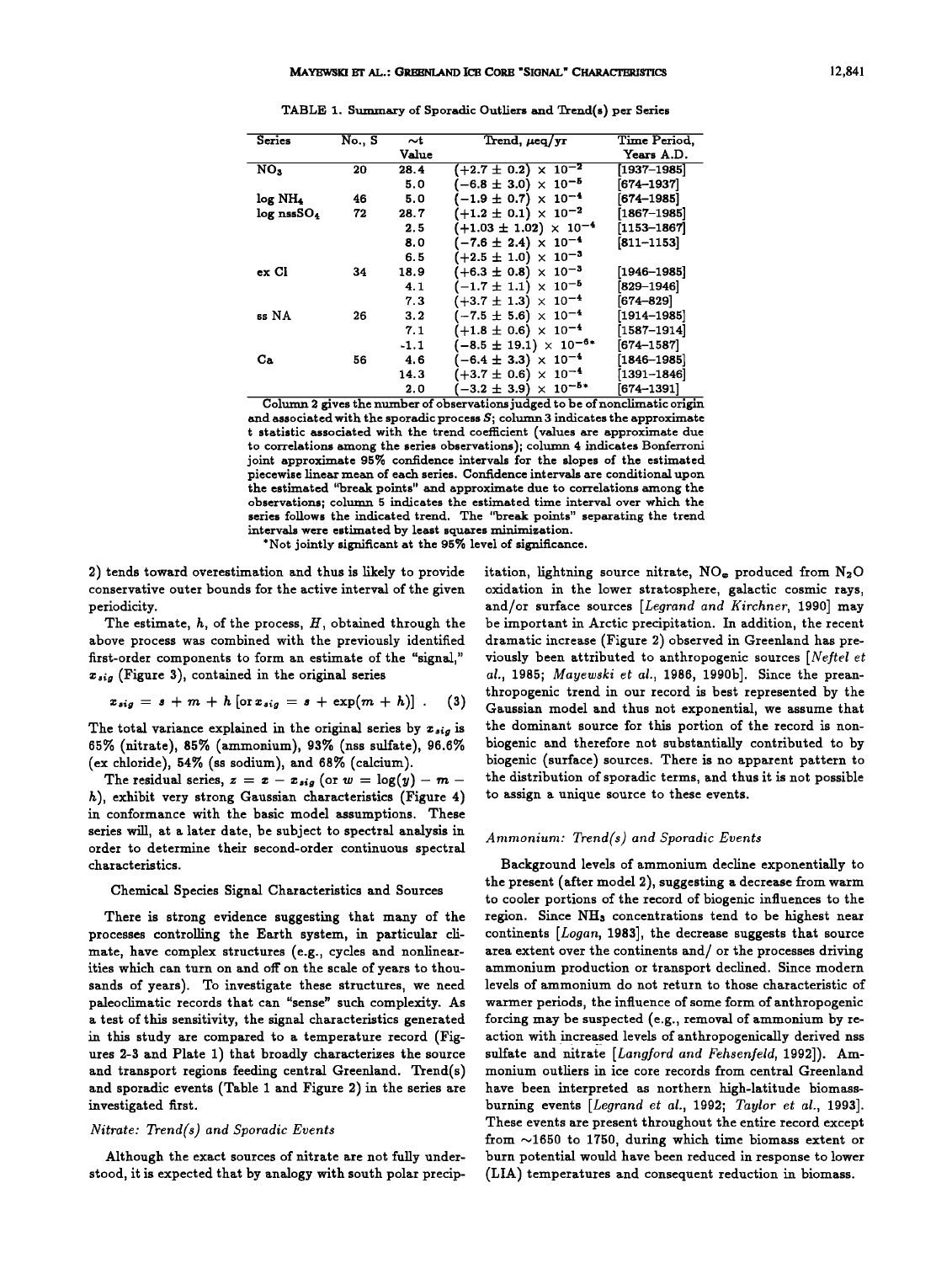

Fig. 2. Trend(s) (upper sequence) and sporadic events (lower sequence), all in  $\mu$ eq/L, plus temperature change in degrees Celsius relative to the mean of ~1900 produced from a variety of western European and eastern North American proxy records [Houghton et al., 1990; Eddy et al., 1991]. Approximate time ranges for the little ice age and medieval warm period are indicated.

# Non-Sea-Salt Sulfate: Trend(s) and Sporadic Events

Several major trends are identifiable in the nss sulfate series, including a previously identified rise due to anthropogenic sources [Neftel et al., 1985; Mayewski et al., 1986, 1990b]. Background levels of nss sulfate are the product of volcanic and/or biogenic (marine and/or terrestrial) sources. Since the log-Gaussian model best fits the series, this favors a biogenic influence. This is further corroborated by the lack of correlation between outliers (volcanic events) in this series and changes in trend. Since preanthropogenic, terrestrial biogenic sources of S gases would have been most extensive during the warmest portion of the record (MWP).

the increase in trend during cooler periods suggests that marine sources of S gases are the primary contributor to trend during cool periods. (Hence temperatures, nutrients, sea ice extent [Gibson et al., 1990], and/or other conditions during cool periods were more suited to the growth of surface marine S-gas-producing organisms). The potential influence of individual volcanic events on temperature (via radiation shielding by H<sub>2</sub>SO<sub>4</sub>) is well documented [Mass and Schneider, 1977; Taylor et al., 1980; Self et al., 1981; Kelly and Sear, 1984]; however, based on the frequency and timing of these events in our record, they could not have contributed significantly to longer-term ( $\sim 10^1$  to  $> 10^2$  years) changes in temperature.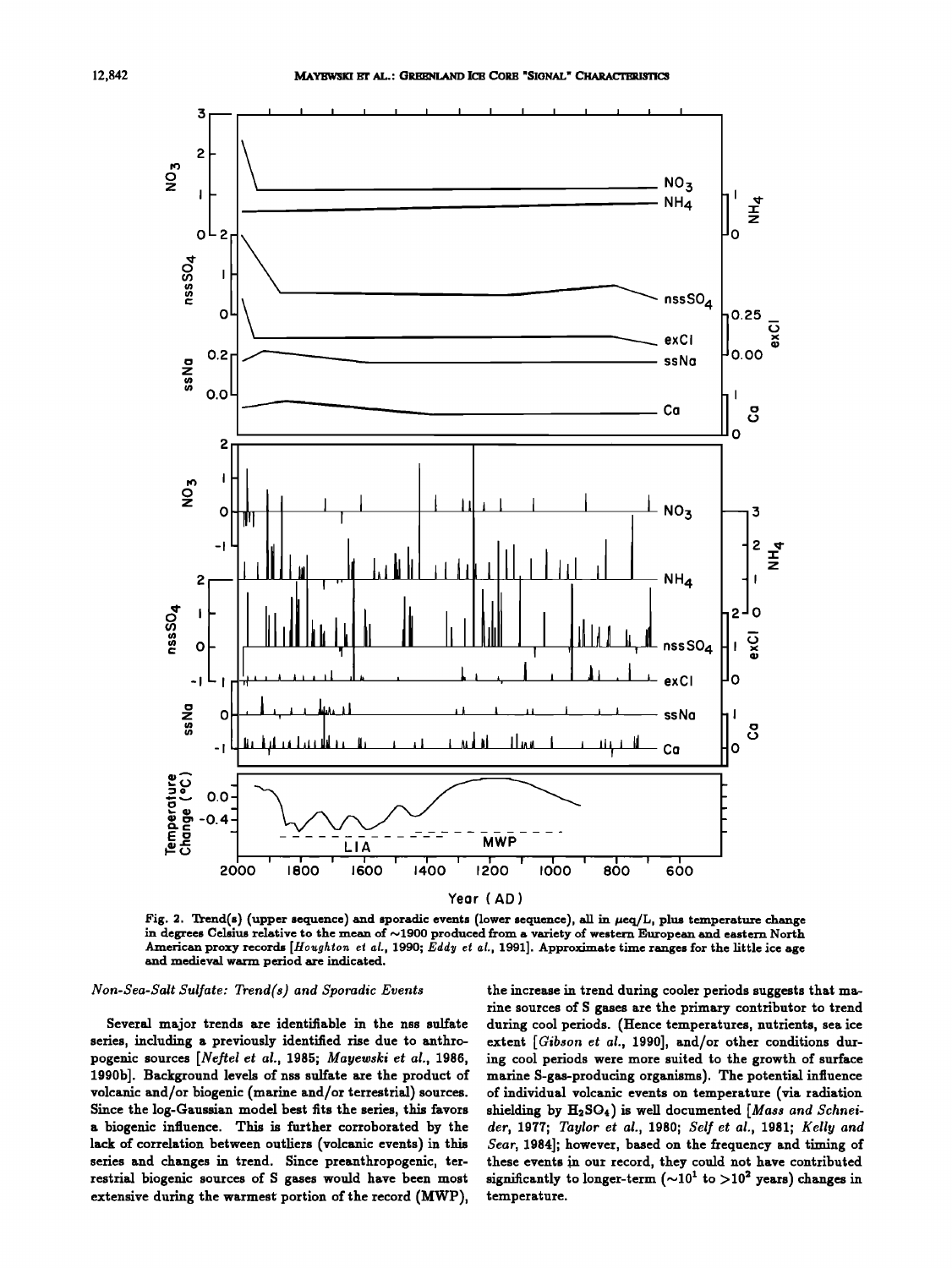$\frac{1}{1}$ 

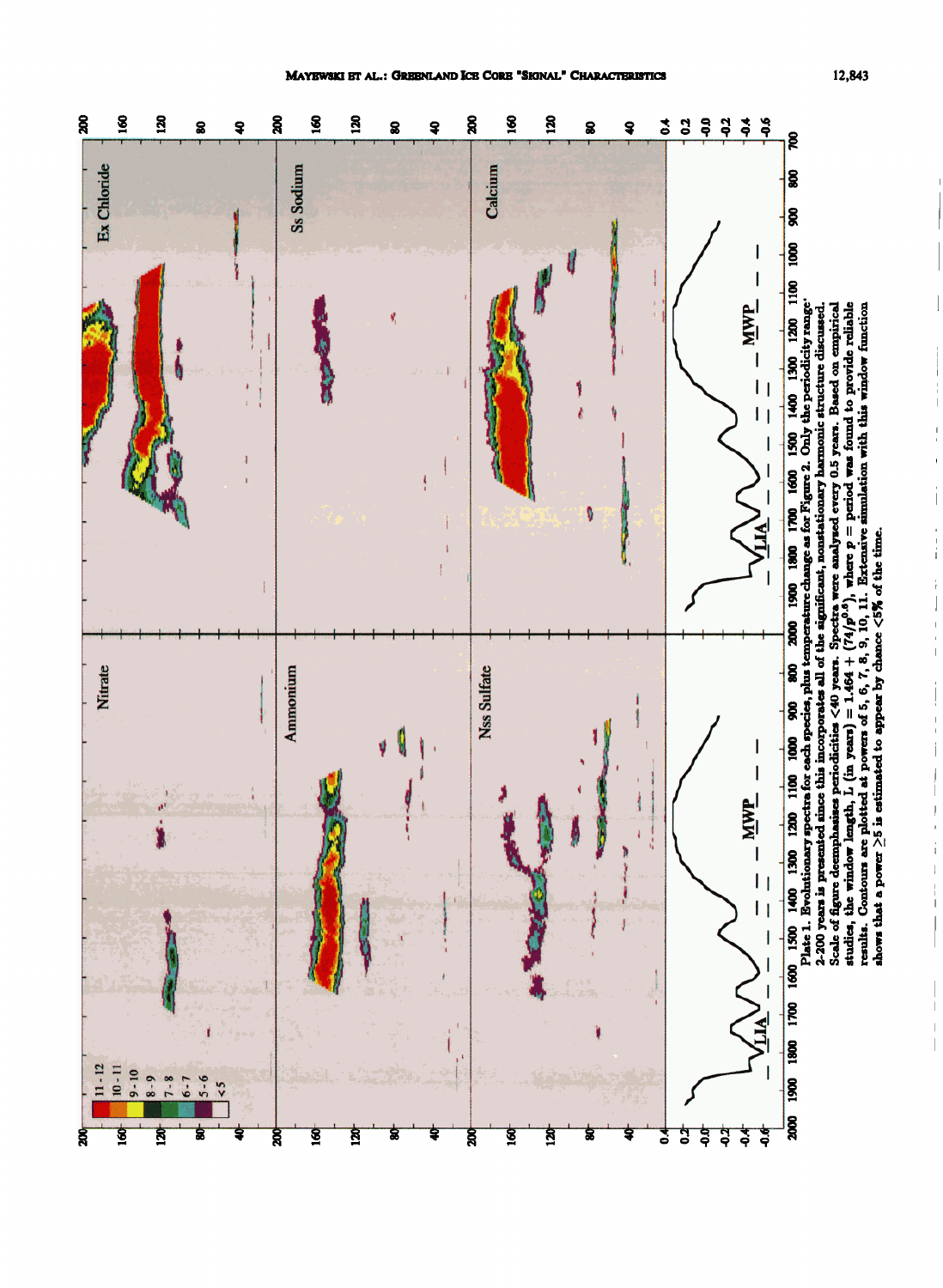| TABLE 2. Period. Species. Estimated Interval of Activity (Time) |
|-----------------------------------------------------------------|
| Range), the Significance (p Value Estimated by Simulation       |
| Using Two-Segment Lomb Analysis) and Percent Variance over      |
| the Active Interval Associated with the Given Periodicity       |
|                                                                 |

| Period, |                    | Time Range, | Signifi-  |           |
|---------|--------------------|-------------|-----------|-----------|
|         |                    |             |           | Variance, |
| Years   | Species            | Years A.D.  | cance     | %         |
| 455     | exCL               | 674-1985    | 0.05      | 2.4       |
| 204     | exCL               | 774-1877    | 0.001     | 7.3       |
| 168     | ssNa               | 952-1335    | 0.01      | 8.5       |
| 156     | Ca.                | 1105-1795   | 0.001     | 12.8      |
| 143     | NH4                | 674-1768    | 0.001     | 7.3       |
| 135     | nssSO <sub>4</sub> | 1087-1687   | 0.10      | 7.1       |
| 130     | exCl               | 674-1609    | 0.001     | 13.4      |
| 112     | NO.                | 794~1895    | 0.05      | 3.2       |
| 73      | nss4SO4            | 674-1902    | 0.01      | 4.0       |
| 64      | nssSO4             | 674-1985    | 0.01      | 2.5       |
| 54      | Cа                 | 674–1655    | 0.01      | 6.3       |
| 43      | Ca.                | 766-1985    | 0.05      | 3.3       |
| 31      | exCl               | 867-1985    | 0.10      | 4.0       |
| 14      | nssSO4             | 935-1824    | 0.05      | 5.3       |
| 12      | NO,                | 799–1311    | 0.10      | 8,1       |
| 10      | NH4                | 724–1829    | ${<}0.05$ | 3.2       |
| 7       | exCl               | 842-1905    | 0.10      | 4.4       |
| 6       | ssNa               | 700-1868    | 0.05      | 3.0       |
| 5       | ssNa               | 1765–1985   | 0.01      | 15.2      |

# **Excess Chloride: Trend(s) and Sporadic Events**

**The most notable trend in excess chloride is an increase since 1946, possibly in response to increases in anthropogeni**cally derived HNO<sub>3</sub> and H<sub>2</sub>SO<sub>4</sub>, which aid in the volatiliza**tion of HC1 from sea-salt aerosol [Eriksson, 1959]. During the preanthropogenic portion of the record, the highest background levels appear in the early 800s, after which levels decline slightly. This portion of the ex chloride trend**  is similar to the trend in nss sulfate for the same period, **as might be expected for two reaction-related marine source**  **indicators. Outliers of ex chloride are believed to represent periods of intense volatilization or long-traveled (fractionated) marine aerosols.** 

#### **Sea-Salt Sodium: Trend(s) and Sporadic Events**

**Since meteorological conditions over Greenland are largely affected by the transport of low-pressure systems from lower latitudes [Barry and Kiladas, 1982] and the primary source for ss sodium during cooler periods is probably from an ice-free (lower latitude) ocean, increases in ss sodium trend and outliers define a period (1587-1914) when inflow from lower latitudes was more intense. This is consistent with studies suggesting that the LIA was a period of**  increased warm air transport [Crowley, 1984] and, in gen**eral, meridional flow [Fritts et al., 1979] to Greenland. The return to pre-1587 ss sodium levels by 1914 may provide an indicator for measuring the end of LIA-style marine transport to central Greenland.** 

## **Calcium: Trend(s) and Sporadic Events**

**Trends in calcium since the end of the MWP are broadly inverse to temperature, and while outliers of calcium appear throughout the entire record, they are less frequent during the onset of the rise in background calcium. Since terrestrial dust is the primary source of calcium to this site [Mayewski et al., 1990a], increased levels imply more intense circulation over continental regions and/or the presence of more easily erodable terrain. The early LIA is assumed to have been relatively cold and moist in some regions [LaMarche, 1974], while evidence from China [Zheng and Feng, 1986] suggests that latter portions of the LIA were dustier. An increase in trend, but not in outliers, at A.D. 1391 may be an indication of the beginning of cold, moist conditions (exposed, yet tel-**



Fig. 3. The "signal" for each species developed from a composite of trend(s), outliers, and harmonics (adjusted **for nonstationaxity, Table 2) plus temperature change as for Figure 2. The normalized residual for each series is plotted as a probability plot relative to Gaussian noise. The dotted line is theoretical and the solid is observed.**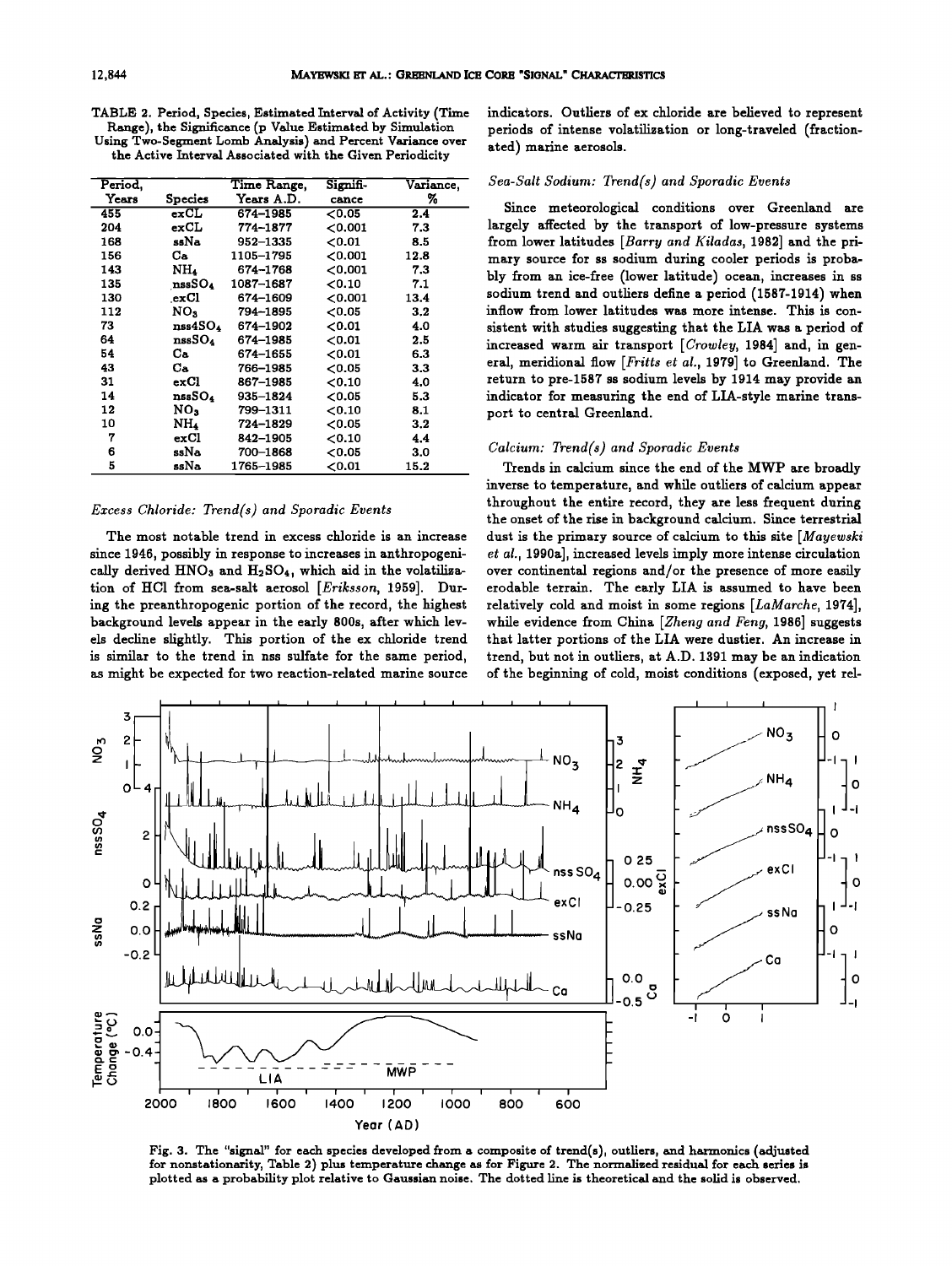**atively stabilized terrain). Continued increase in trend plus outliers at A.D. 1600 suggests colder and/or drier conditions. By A.D. 1846, warm (decrease in trend) and dry conditions (maintained frequency of outliers) appear to dominate the continental sources feeding central Greenland, signaling an end to the LIA on land.** 

**With trend(s) and sporadic events removed, the second stage of "signal characterization" focuses on harmonic structure. (Table 2 and Plate 1 provide two complementary views of harmonic structure.)** 

# **Nitrate: Harmonics**

**Nitrate displays two significant periodicities: 112 and 12 years. Power at the 112-year period extends through most of the record, although it is strongest from the mid-1400s to 1895 (Plate 1), during the cooler portion of the record. The 12-year period appears most intensely in the earlier (warmer) part of the record. Although the 12-year periodicity in nitrate is close to the l 1-year sunspot cycle and nitrate has a solar-modulated source in the upper atmosphere [Nicolet, 1975], the significance at this periodicity is relatively weak (<0.10). Further, other species in this study, with no known solar sources, also display periodicities which are close to solar-associated periodicities. Therefore our investigation cannot provide a resolution to the controversy surrounding the link between solar activity and nitrate in snow [Zeller and Parker, 1981]. The clear distinction between the harmonic composition of warm versus cool portions of the record indicates, however, that forcing influences on transport and/or source that are linked to climate change do exist in the nitrate record.** 

#### **Ammonium: Harmonics**

**Ammonium has at least two strong periodicities, 143 and 10 years. The 143-year periodicity appears to be least ro**bust from  $\sim$ 1100 to  $\sim$ 1250 (close to the postulated height **of the MWP, Plate 1), and the 10-year periodicity (Table 2) may actually reflect some combination of nonstationary periodicities in the range several to <30 years, which appear to be most persistent during the LIA portion of the record (Plate 1). The ammonium harmonic signal provides evidence of an undetermined cause of forcing of continental source air masses to central Greenland and/or of the degradation of continental biomass. Neither the 143-year nor 10 year periodicity persists to the present, suggesting potential anthropogenic masking for the type of signals present during the MWP.** 

#### **Non-Sea-Salt Sulfate: Harmonics**

**Several periodicities are present in the nss sulfate series:**  14, 64, 73, and 135 years. Since it is unlikely that any har**monic structure is induced by volcanic input, they represent modulation of the nss sulfate derived from marine and/or terrestrial biogenic sources. Further, there is a coincidence between the timing of the strongest portion of the shorterperiod signals and the maximum of the MWP (Plate 1), when terrestrial and/or marine biogenic sources could be involved. Since the 135-year signal persists during warm and cold times, it is more likely reflecting marine biogenic sources that would be important even when terrestrial sources were restricted by temperature.** 

# **Excess Chloride: Harmonics**

**Excess chloride displays the broadest range of periodicities of the species analyzed, namely, 7, 31, 130, 204, and 455 years. Due to the length of our record, the two longestperiod signals cannot be adequately investigated. The 130 year periodicity is notable because it is fairly close to the 135-year nss sulfate periodicity, as might be expected for at least some of the periodic structure of these two marinesource species. Both signals persist into the 1600s, but the nss sulfate signal does not start until 1087. Excess chloride periodicities do not, however, appear to reflect just H2SO•-induced volatilization of HC1 as was suggested from a comparison of their trends but perhaps also reflect marine chloride produced under other conditions conducive to fracrionation of sea-salt aerosols (e.g., evaporation, decrease in storminess). The 31-year ex chloride signal extends through most of the record (Table 2) but is strongest during the MWP (Figure 2). Similar periodicity has been identified in Sahelian drought (31 years) [Faure and Gac, 1981], Lapland tree ring (32 years)[Siren, 1961], and European weather (34 years) [Briickner, 1890] records. By association with our 31 year signal these records may be linked to provide a spatial view of marine air mass transport. The 7-year periodicity in ex chloride may be associated with the 5- and 6-year periodicities discussed under ss sodium.** 

# **Sea-Salt Sodium: Harmonics**

**Sea-salt sodium displays harmonic structure at periods of 168, 6, and 5 years. The 168-year periodicity in ss sodium is strongest during the MWP portion of the record. A 167 year period was identified in ice cores from Greenland and Arctic Canada and presumed to have a solar-climate association [Fisher, 1982]. Tracking this signal could provide a record of the solar modulation of marine air mass transport emanating from regions that are sources to central Greenland during warm periods (perhaps local marine sources). Both 5- and 6-year periodicities are differentiable in the ss sodium record. The 5-year period appears to dominate the**  last  $\sim$ 200 years of record. While there is no definitive evidence that these periodicities are linked to a particular pro**cess, they are in the range of periodicity of regional scale marine air mass oscillations such as the North Atlantic Oscillation (the interannual variation of pressure over Iceland relative to the Azores and northwest Europe [Walker and Bliss, 1932]), which could be "felt" in central Greenland and therefore hold promise for tracking such an event.** 

# **Calcium: Harmonics**

**Calcium displays periodicities at 156, 54, and 43 years. The 156-year period in calcium extends through the record but appears to weaken near the end of the MWP and then strengthen during the LIA (Plate 1). With longer records it may be possible to investigate such "reorganizations." The 43-year periodicity is strongest during the LIA, while strength in the 54-year signal is skewed toward the warmer portion of the record. A 45-year period was previously identified as an indicator of storminess and higher tides in the Arctic [Fairbridge and Hillaire-Marcel, 1977]. Periodicities in the calcium series provide evidence of some undetermined cause of modulation affecting continental dust sources or transport characteristics of air masses emanating from such sources.**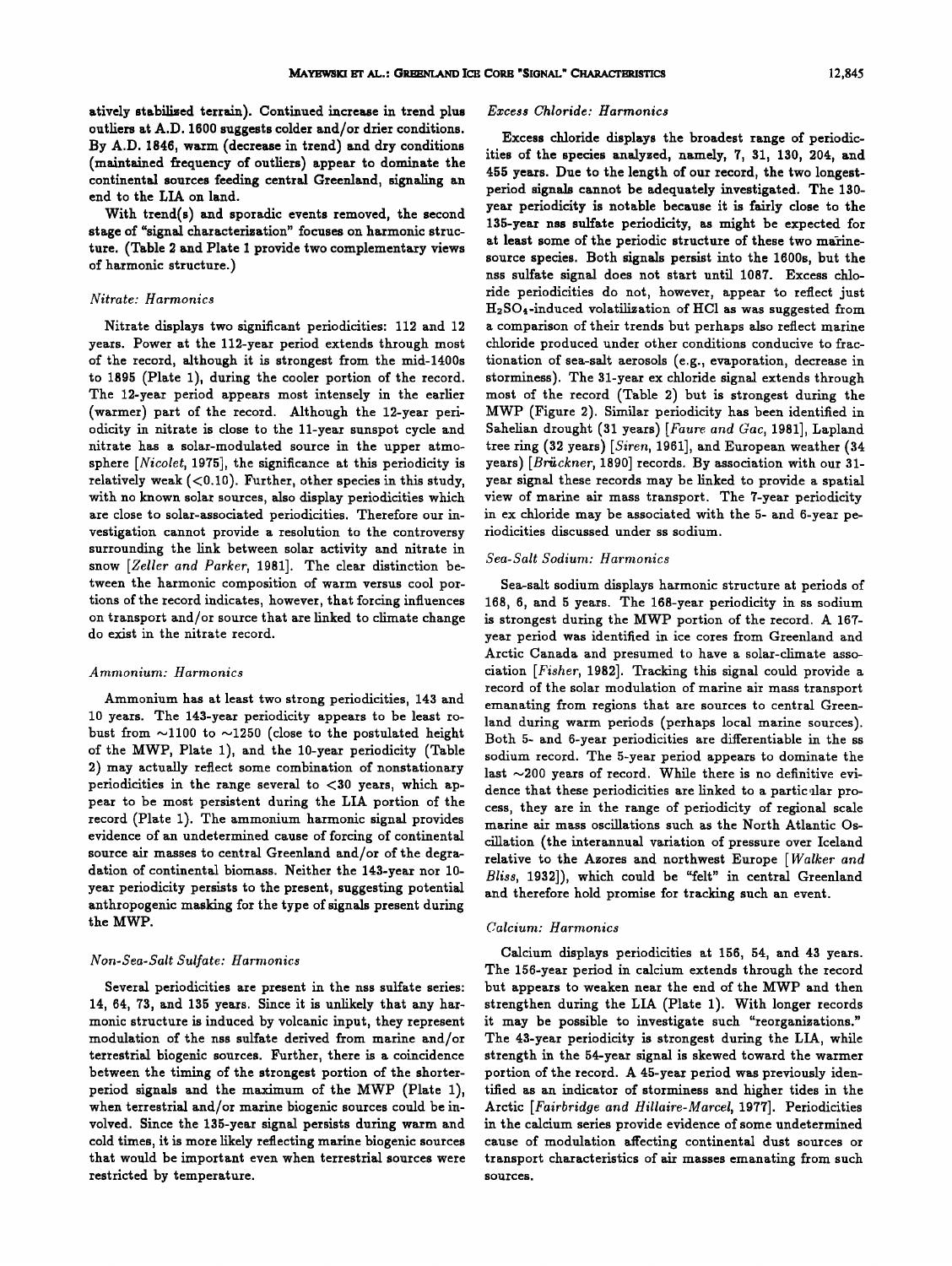#### **Concluding Remarks**

**The statistical techniques presented provide a new quantitative approach to the analysis and interpretation of environmental time series. Based on a consistently conservative approach and extensive simulation to estimate null distributions, we are confident that while our techniques are "exploratory," future analyses will not substantially alter our findings. The fact that the same signal structure is not present in every chemical series suggests that the entire suite of series is not dependent on a single factor such as accumulation rate or postdepositional alteration. In fact, each series provides an independent interpretation, which together provide a new view of environmental change.** 

**The results described and graphically summarized in the form of "signals" (Figure 3) provide a high-precision, joint confidence technique that allows a description of change, in source and/or circulation style, via the investigation of sporadic events, means, and harmonic structure. It is clear that even relatively minor climatic events such as the LIA and MWP are sensitively recorded by differences in the signal characteristics of the six species analyzed.** 

**Based on changes in trend, continental air masses (via calcium) appear to reflect the onset of LIA conditions ~200 years before (1391 compared to 1587) and to reflect the end of the LIA ~70 years earlier (1846 compared to 1914) than marine source air masses (via ss sodium). Evidence of such lagging will be useful for elucidating the processes controlling change and/or the continental versus marine responses to change. Further, trends in nitrate, nss sulfate, ex chloride, and ammonium have not returned to MWP conditions since the end of the LIA due to anthropogenic influences on the levels of these species. Investigation of outlier distribution provides information concerning events such as volcanic activity, biomass burning, storminess, and aridtry.** 

**Periodic forcing of biogenic (via ammonium) and dust (via calcium) components of continental air masses and bio**genic (via nss sulfate), sea-salt (via ss sodium), and gaseous **(via ex chloride) components of marine air masses can be tracked using ice core records. Notably, nonstationarities in the periodicity of these species plus nitrate parallel the timing of the LIA and MWP, providing potential for using such records to understand the complex processes that produce climate change. Although the underlying cause of harmonic variation (whether due to "beats" arising from the combinations of periodic components, modulation by nonlinear processes, or other mechanisms) cannot be determined from this short record or our current state of knowledge, the sensitivity expressed by ice core records suggests that in the future the answers to such questions may be found in the detailed signal analysis of longer records now being recovered from central Greenland.** 

**Acknowledgments. We thaak our colleagues from the U.S. Greenland Ice Sheet Project 2 (GISP 2) and the European Green**land Ice Core Program (GRIP), the Polar Ice Coring Office (Uni**versify of Alaska), the GISP 2 Science Management Office (University of New Hampshire), and the 109th Air National Guard for their support. R. Alley, T. Gow, M. Ram, and K. Taylor contributed extensively to the dating of the record. Several individuals contributed to this work, including B. Lyons, K. Welch, C. Kingma, C. Buck, D. Barrett, Q. Yang, L. Fosberry, Z. Tao,**  S. Drummey, and C. Weir. European coauthors were funded by **the Commission of European Communities. The work presented was funded by the United States National Science Foundation.** 

#### **References**

- **Barry, R. G., and G. N. Kiladas, Climatic characteristics of**  Greenland, in Climatic and Physical Characteristics of the **Greenland Ice Sheet, parts ! and II, edited by U. Radok et pp. 7-34, Cooperative Institute for Research in Environmental Science, Boulder, Colo., 1982.**
- **Briickner, E., Klimaschwankungen seit 1700 nebst Bemerkun**gen über die Klimaschwankungen der Diluvialzeit, Geogr. Abh. **Herausgeben A. Penck, •, 325, 1890.**
- **Clausen, H. B., and C. U. Hammer, Glaciological investigations**  in the Crête area, central Greenland: A search for a new deepdrilling site, Ann. Glaciol., 10, 16-22, 1988.
- **Crowley, T. \$., Atmospheric circulation patterns during glacial inception: A possible candidate, Quat. Res., œ1,105-110, 1984.**
- **Eddy, \$. A., R. S. Bradley, and T. Webb III, Earthquest, OIES Publ. 5(1), University Corporation for Atmospheric Research, Boulder, Colo., 1991.**
- **Eriksson, E., The yearly circulation of chloride and sulfur in nature: Meteorological, geochemical and pedologlcal implications, 1, Tellus, 11, 375-403, 1959.**
- **Fairbridge, R., and C. Hillaire-Marcel, An 8,000-yr palaeoclimatic record of the 'Double-Hale' 45-yr solar cycle, Nature, 268, 413- 416, 1977.**
- **Faure, H., and J. Y. Gac, Will the Sahelian drought end in 19857, Nature, 291,475-478, 1981.**
- **Fisher, D. A., Carbon-14 production compared to oxygen isotope records from Camp Century, Greenland and Devon**  land, Canada, Clim. Change, 4, 419-426, 1982.
- **Fritts, H. C., G. R. Lofgren, and G. A. Gordon, Variations in**  climate since 1602 as reconstructed from tree rings, Quat. Res., **t•I, 18-46, 1979.**
- **Gibson, \$. A. E., R. C. Garrick, H. R. Burton, and A. R. Mc-**Taggart, Dimethylsulfide and the alga *Phaeocystis pouchetii* in **Antarctic coastal waters, Mar. Biol., 10•4, 339-346, 1990.**
- **Grove, J. M., The Little Ice Age, 498 pp., Routledge and Kegan Paul, Boston, Mass., 1988.**
- Hammer, C. U., Traces of Icelandic eruptions in the Greenland **Ice Sheet, Jok•ll, \$g, 51-65, 1984.**
- **Hammer, C. U., H. B. Clausen, W. Dansgaard, N. Gundestrup,**  S. J. Johnsen, and N. Reeh, Dating of Greenland ice cores by **flow models, isotopes, volcanic debris, and continental dust, J. Glaciol., 20, 3-26, 1978.**
- **Hammer, C. U., H. B. Clausen, and W. Dansgaard, Greenland ice sheet evidence of post-glacial volcanism and its climatic impact, Nature, 288, 230-235, 1980.**
- **Horne, \$. H., and S. L. Baliunas, A prescription for period analysis of unevenly sampled time series, Astrophys. J., 302, 757- 763, 1986.**
- **Houghton, J. T., O. J. Jenkins, and J. J. Ephraum (Eds.), Climate Change: The IPCC Scientific Assessment, 202 pp., Cambridge University Press, New York, 1990.**
- **Kelly, P.M., and C. B. Sear, Climatic impact of explosive volcanic eruptions, Nature, .911, 740-743, 1984.**
- **LaMarche, V. C., Palcoclimatic inferences from long tree-ring records, Science, 18.9, 1043-1048, 1974.**
- **Lamb, H. H., Climate History and the Modern World, 387 pp., Methuen, New York, 1982.**
- Langford, A. O., and F. C. Fehsenfeld, Natural vegetation as a **source or sink for atmospheric axnmonia: A case study, Science, 255, 581-583, 1992.**
- Langway, C. C., Jr., H. B. Clausen, and C. U. Hammer, An inter**hemispheric volcanic time-marker in ice cores from Greenland •nd Antarctica, Ann. Glaciol., I0, 102-108, 1988.**
- **Legrand, M. R., and S. Kirckner, Origins and variations of nitrate in south polar precipitation, J. Geophys. Res., 95, 3493-3509, 1990.**
- Legrand, M., M. DeAngelis, T. Stafflebach, A. Neftel, and B. **Stauffer, Large perturbations of ammonium and organic acids content in the Summit-Greenland ice core. Fingerprint from forest fires?, Geophys. Res. Left., 19, 473-475, 1992.**
- **Logan, J. A., Nitrogen oxides in the troposphere: Global and regionalbudgets, J. Geophys. Res., 88, 10,785-10,807, 1983.**
- **Lomb, N. R., Least-squares frequency analysis of unevenly spaced**  data, Astrophys. Space Sci., 39, 447-462, 1976.
- Mass, C., and S. H. Schneider, Statistical evidence on the influ**ence of sunspots and volcanic dust on long-term temperature**